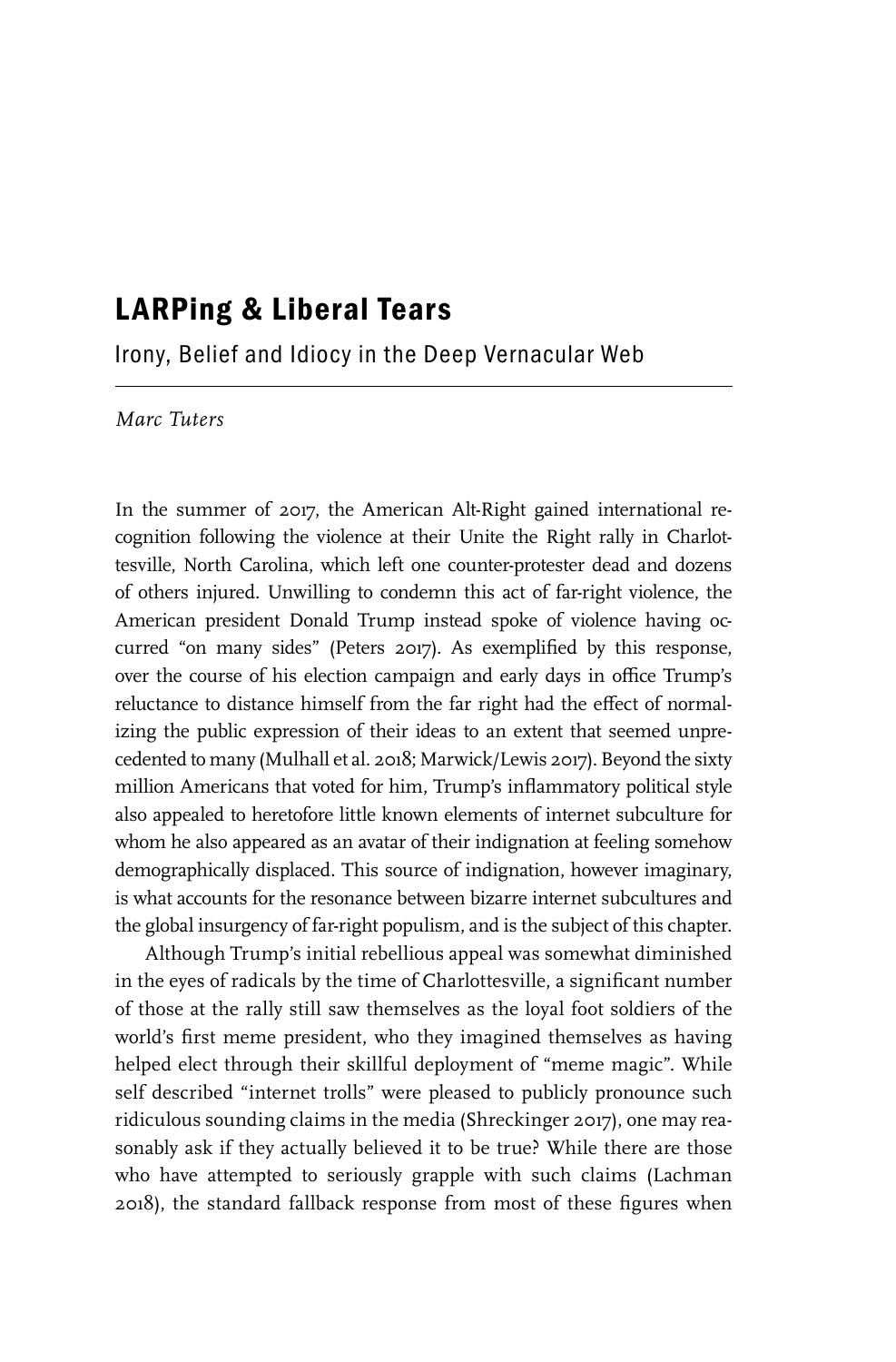pushed to explain their actions is that they are 'trolling', which is to say they are just playing around. To put it in the jargon of computer game culture, they are 'live action role playing' or *LARPing*. This explanation offers those involved with a convenient excuse if and when things get out of hand. It is based on the core belief that "teh Internet is serious business", an ironic slogan whose meaning is its opposite, which is to say that the internet is *not* serious business, and anyone who thinks otherwise should be corrected and is, essentially, undeserving of pity.



*The Identitarian Movement (in Germany), LARPing at Pepe.*<sup>1</sup>

For many this dualistic outlook was, however, no longer sustainable in the face of the bloody violence in Charlottesville. Indeed, in the aftermath of that event the apparently inexorable rise of the Alt-Right was, for the first time since Trump's rise, brought into question. A year later, on the anniversary of the rally, the movement's momentum appears rather diminished. It seems that there has been a softening of the Alt-Right as many who had been flirting with its explicit white-racial supremacist elements have fallen back to the more 'mainstream' position of contemporary farright populism, with its reactionary suspicion of 'migrants' and celebration of 'Western culture'. But while the disturbing spectacle of violence in

<sup>1</sup> | Source: https://blog.identitaere-bewegung.de/pepe-und-identitaere-aktivis ten-waren-heute-in-mecklenburg-vorpommern-unterwegs/.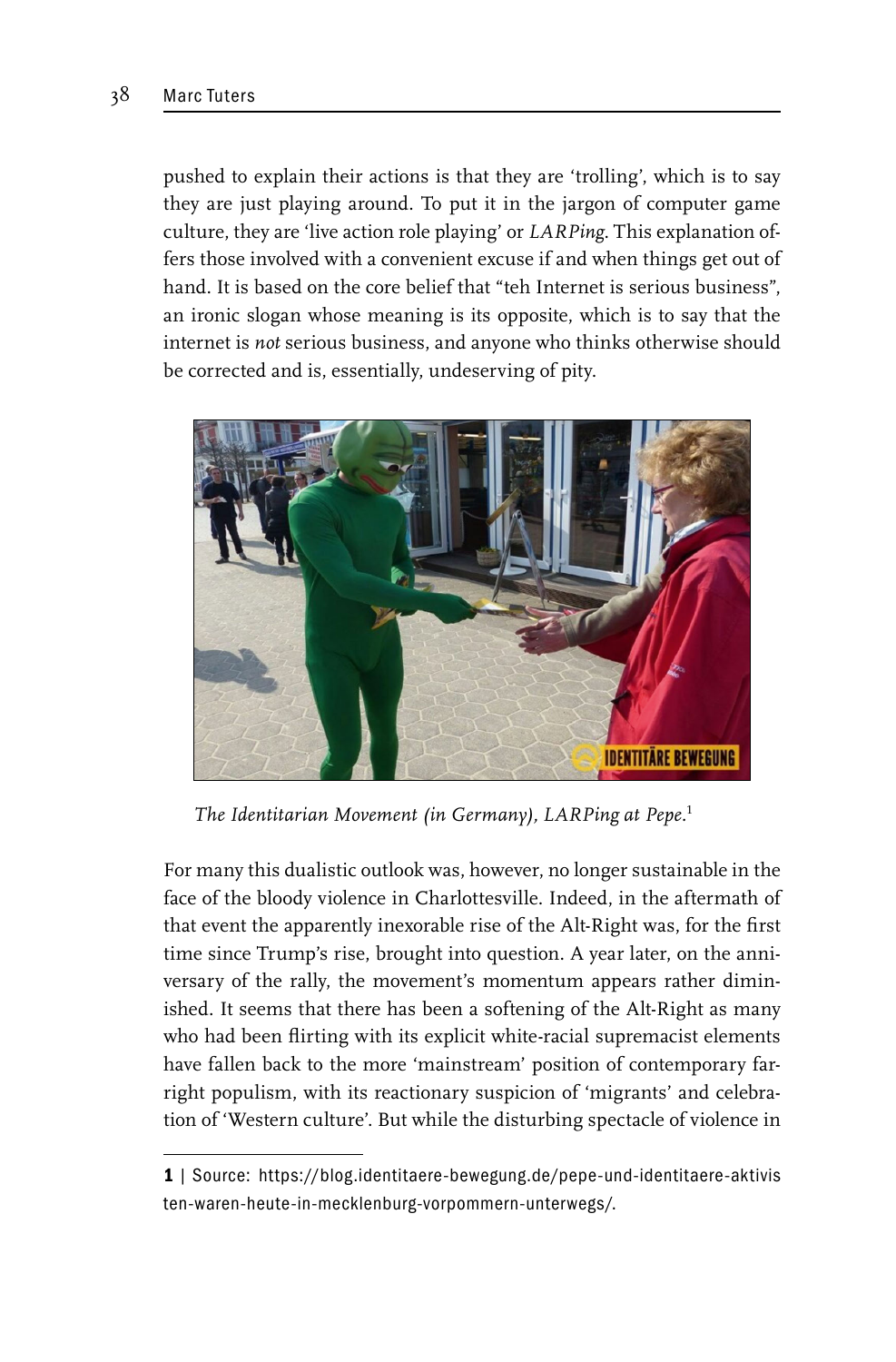Charlottesville may have tested the commitment of many to 'real-world' political organizing, from an online audience perspective the rally nevertheless seemed like the culmination of a trend which had been consistently developing for some time and which continues unabated.

If the Alt-Right can be said to have accomplished anything, besides briefly normalizing 'ironic' expressions of intolerance and hate, it would be in their innovative infusion and deployment of elements of high concept fan culture in the form of political tactics. It would seem that many continue to see themselves as engaged in an online culture war whose primary battlefield is social media (in particular Youtube), and in which they appear to have the upper hand, in spite of an apparent disenchantment with the Alt-Right's more ideologically extreme propositions. While the European far right, unlike its American counterpart, has a long and established tradition of organized street protest, it would seem that they, too, are learning from the Alt-Right playbook.

## The Deep Vernacular Web

While much has been made of the Alt-Right's supposedly ironical stance (Neiwert 2017), their ideological core lies in an essentialist vision of identity politics developed by the European New Right, which has been referred to as "differentialist racism" (Taguieff 2001). Many radical right populist parties in Europe have embraced these same ideas, seeing themselves as engaged in a civilizational struggle. This worldview implores supposedly autochthonous Europeans to prevent the "great replacement": waves of immigrants overtaking Europe, all orchestrated according to the nefarious multicultural agenda of the "globalist" class. Like some of the radical right populists, there is an expressed feeling amongst these long-established denizens of the web that *their web* is being encroached upon and gentrified. The rise of social media platforms that have corporatized the experience of the web has led these otherwise disparate and marginal niches of what I call *the deep vernacular web* to see themselves as an oppositional subculture tasked with keeping alive what they perceive to be the original spirit of the web. Due in part to the cleverly strategic amplification of these antagonisms via platforms such as Twitter and Youtube, in practice this has manifested as an online culture war, the opening battle of which was the notorious Gamergate that I unpack below.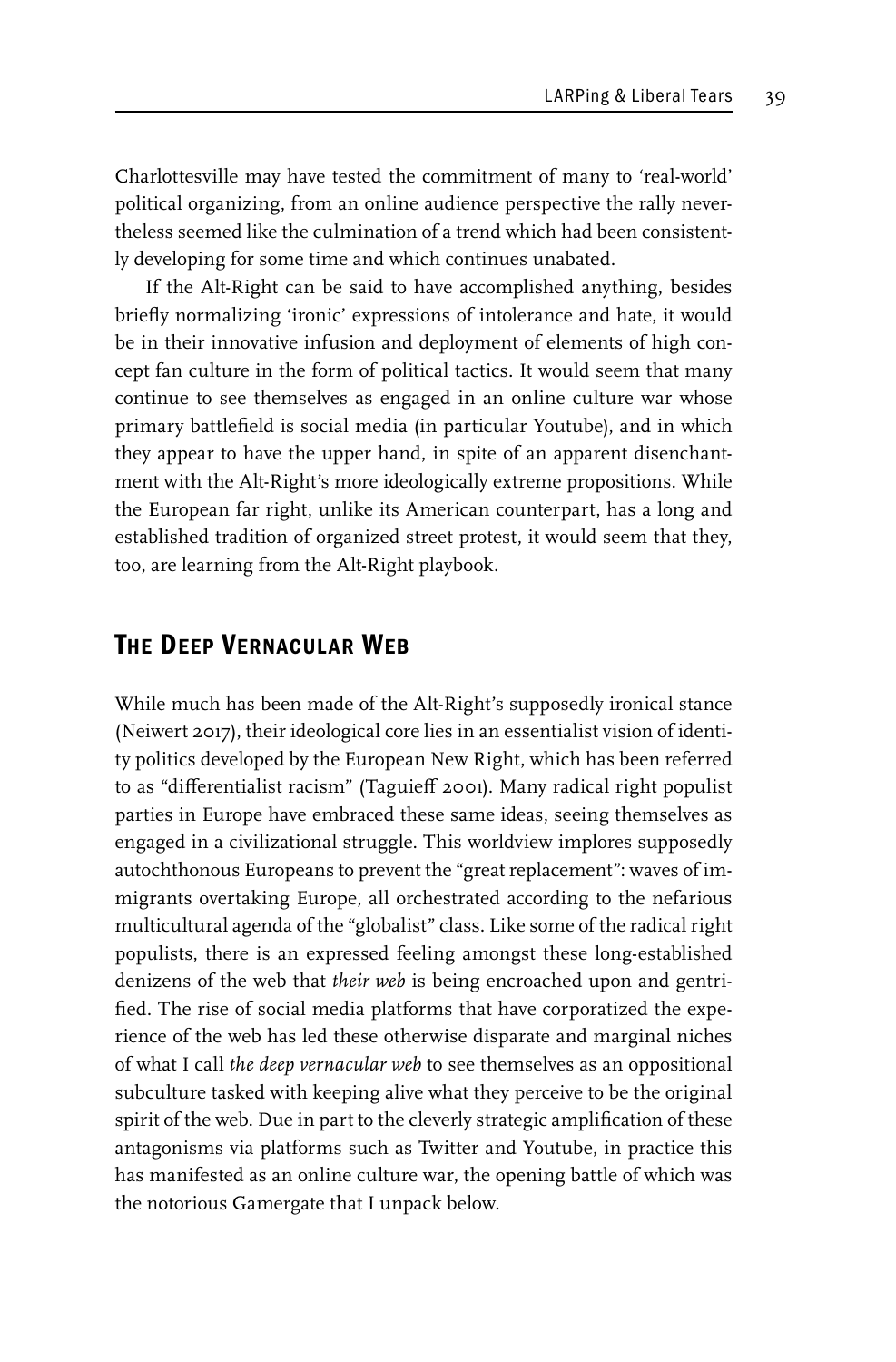The concept of the deep vernacular web can be understood as a heuristic intended to historicize these online antagonistic communities as antecedent to social media and even to the web itself. The deep vernacular web is characterized by anonymous or pseudonymous subcultures that largely see themselves as standing in opposition to the dominant culture of the surface web. Identified to an extent with the anonymous 4chan image board – which hosts one million posts per day, three quarters of which are made by visitors from English-speaking countries<sup>2</sup> – these subcultures tend to imagine themselves as a faceless mass. In direct contrast to the individualized culture of the selfies associated with social media, we might thus characterize the deep vernacular web as a *mask culture* in which individual identity is effaced by the totemic deployment of memes. Insofar as this mask culture constructs an image of itself as an autochthonous culture whose integrity is under threat, we can perhaps begin to understand how grievances of the deep vernacular web have been capitalized upon by those espousing a far-right ideology. Conversely we can also see how the *vernacular innovations* of these often bizarre subcultures, such as Pepe the Frog, have themselves been absorbed in the service of far-right populism.

The reasons why 4chan is productive of vernacular innovation have to do, in part, with the affordances of the platform. 4chan 'moves' very quickly – threads are quickly purged from the website, meaning the website does not offer a way to 'catch up' with the latest developments (notwithstanding external archival websites or wikis like *Encyclopedia Dramatica*). Furthermore, 4chan is anonymous, which means that if one wants to participate in the conversation one has to demonstrate a degree of subcultural literacy. Although there are other 4chan boards which operate differently, on its most popular board, /pol/ – which has, since about 2015, increasingly been viewed as a point of convergence been online subculture and Alt-Right ideas (Heikkilä 2017) – if you speak out of turn you are likely to be either brutally insulted or else, even worse, simply ignored. As a result of this blend of affordances and practices, /pol/ drives many away while exhibiting a strong socialization effect on those remain – one byproduct of which is that sensationalist behavior helps one to be noticed on /pol/. Combined with an ironic relationship with the idea of belief, discussed below, these factors help to account for why 4chan is so productive of ver-

<sup>2</sup> | Anon (2018): "Advertise", (http://www.4chan.org/advertise).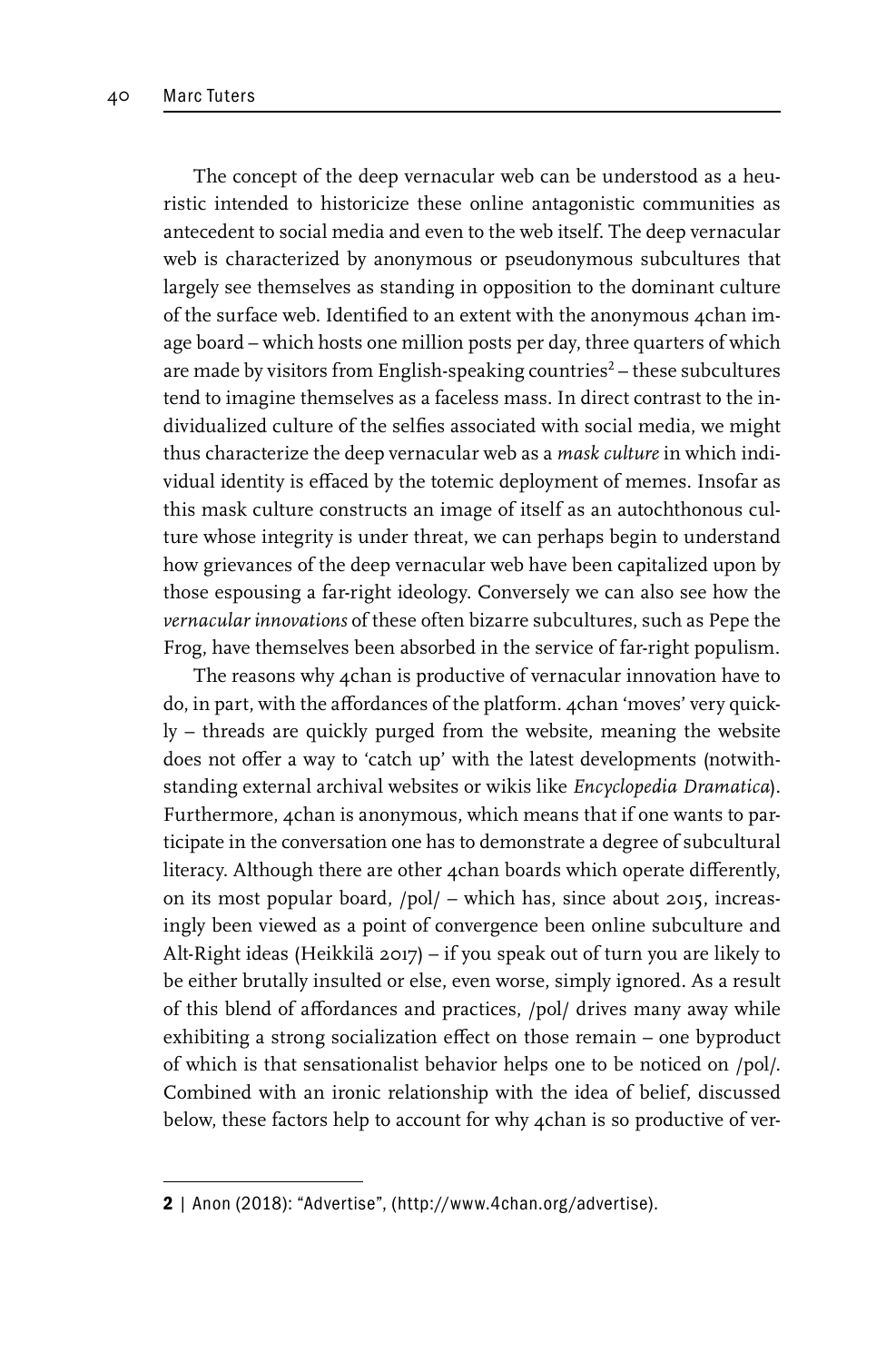nacular innovation and arguably why /pol/, a board devoted to 'politically incorrect' discussion, appears so productive of far-right hate speech.

The adepts of the deep vernacular web engage in gatekeeping processes to mark-off and maintain its boundaries from the surface web. In spite of the familiar purist tendencies of the hard core that wish to remain resolutely underground, the broader influence of their subcultural imaginary can be seen as extending rather deeply into aspects of corporate social media. As an example of such an incursion we might consider the Kekistan meme that had its origins in 4chan but which came to prominence on Youtube as a kind of imaginary homeland for trolls (de Keulenaar 2018). In a series of videos posted on Youtube over the course of 2017, the Kekistan meme developed the mythology of an imaginary country with its own flag and history, a kind of 'ethnostate' in the language of the European New Right, whose people imagined themselves to be engaged in a civilizational conflict against the forces of 'political correctness.'

Initially functioning as a kind of in-group slang expression for gamers, in 4chan the term 'kek' (at the root of Kekistan) became a conceptual marker for the concept of 'meme magic'. As such 'kek', often symbolized by Pepe, signifies the peculiarly postmodern idea that an empty symbol can itself be used as a tool to create belief in which its 'adepts' bear witness to effects of that idea without necessarily believing in any sort of truth, as one would normally expect from 'believers'. Since expressions of sincerely political belief would be dismissed as 'causefagging' on 4chan, any political memes that it generated were thus veiled in layer upon layer of irony. As a keyword, 'kek' spread from 4chan to other parts of the deep vernacular web, such as /r/The\_Donald, a popular discussion board on the aggregator site Reddit devoted to Donald Trump's insurgent candidacy. On the Facebook page *God Emperor Trump*, the candidate was envisioned as a figure of divine chaos, the embodiment of the 'cult of kek'. On Youtube the Kekistan meme was developed in a number of directions by a variety of channels including some associated with Youtube's so-called "intellectual dark web" (Weiss 2018). Common to most of these channels were videos which staged confrontational encounters with liberal protesters, so-called social justice warriors or SJWs. Following a well established technique of internet trolls, the objective of these Youtube videos was to 'trigger' an emotional reaction from the SJWs, who are considered to exhibit an embarrassing and predictable lack of composure – connected to this, for example, was a whole new genre of 'liberal tears' videos.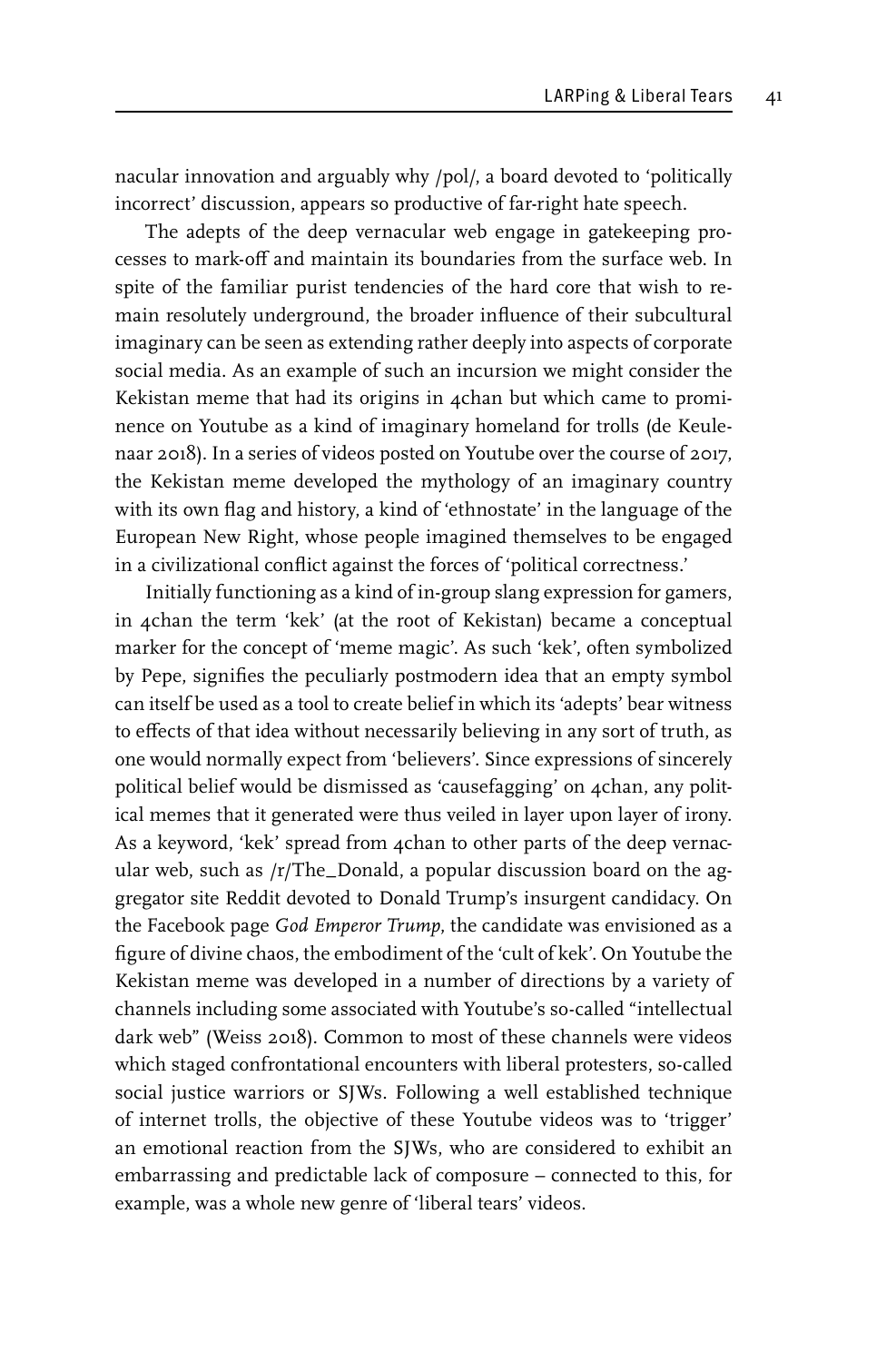### THE IDIOTIC ADJACENT

The Kekistani flag became emblematic of Alt-Right trolling tactics. It was 'iconically' modeled on the Nazi *Reichskriegsflagge*, an echo that was intended to 'trigger' SJWs into accusing their opponents of being Nazis. While the ironic use of Nazi iconography may appear baffling, the logic deployed is that, as memes, even the most taboo symbols can be disconnected from their fixed historical meaning and made to function as *floating signifiers* for those who understand the rules of memes. As with Trump's own populism, we can think of the essential formlessness of the Kekistan meme as having created a kind of "equivalential chain" across an otherwise disaffected group of people, thereby uniting them (Laclau 2005). As opposed to SJWs, trolls thus perceived the flag of Kekistan as being governed by the first and second laws of the internet: that all discussions find their end in a fallacious comparison with the Nazis (Godwin's Law) and that, in any case, it is impossible to distinguish between sincerity and parody online (Poe's Law). These videos thus staged a conflict not only between Alt-Right Kekistanis and liberal SJWs but also between the imagined depths of authentic web subculture and its superficial surface. We could call this LARPing deployment of 4chan 'meme magic' in the sphere of protest politics a kind of idiocy, in the sense that Isabelle Stengers discusses "the idiot" as someone who takes a kind of stand against objective reality (Stengers 2005). To this end, self-described Kekistani's imagined themselves as staging a kind of counter-protest against what 60s counter-culturalists sometimes referred to as "consensus reality", represented in this case by all the "'normies' and 'basic bitches' who 'don't get' the countercultural styles of the amoral subculture" (Nagle 2017: 107).

But while this ethnographic perspective may offer some insights, and in spite of how adamantly or articulately some self-described Kekistanis may protest their ideological innocence, as the Kekistan flag should make clear, the meme also draws its transgressive appeal from its *subjunctive adjacency* to actual violence – violence made possible thanks to the deep vernacular web's digital dualism. Although the digital dualist notion that the online world is somehow distinct from 'real life' is an relic of an earlier era of 1990s 'cyber-theory', there is residue of its effects in the deep vernacular web. Given its roots in the pre-web era internet, the deep vernacular web's subcultural imaginary may be understood as predating the current *social media dispensation* of the surface web, pre-dating Facebook's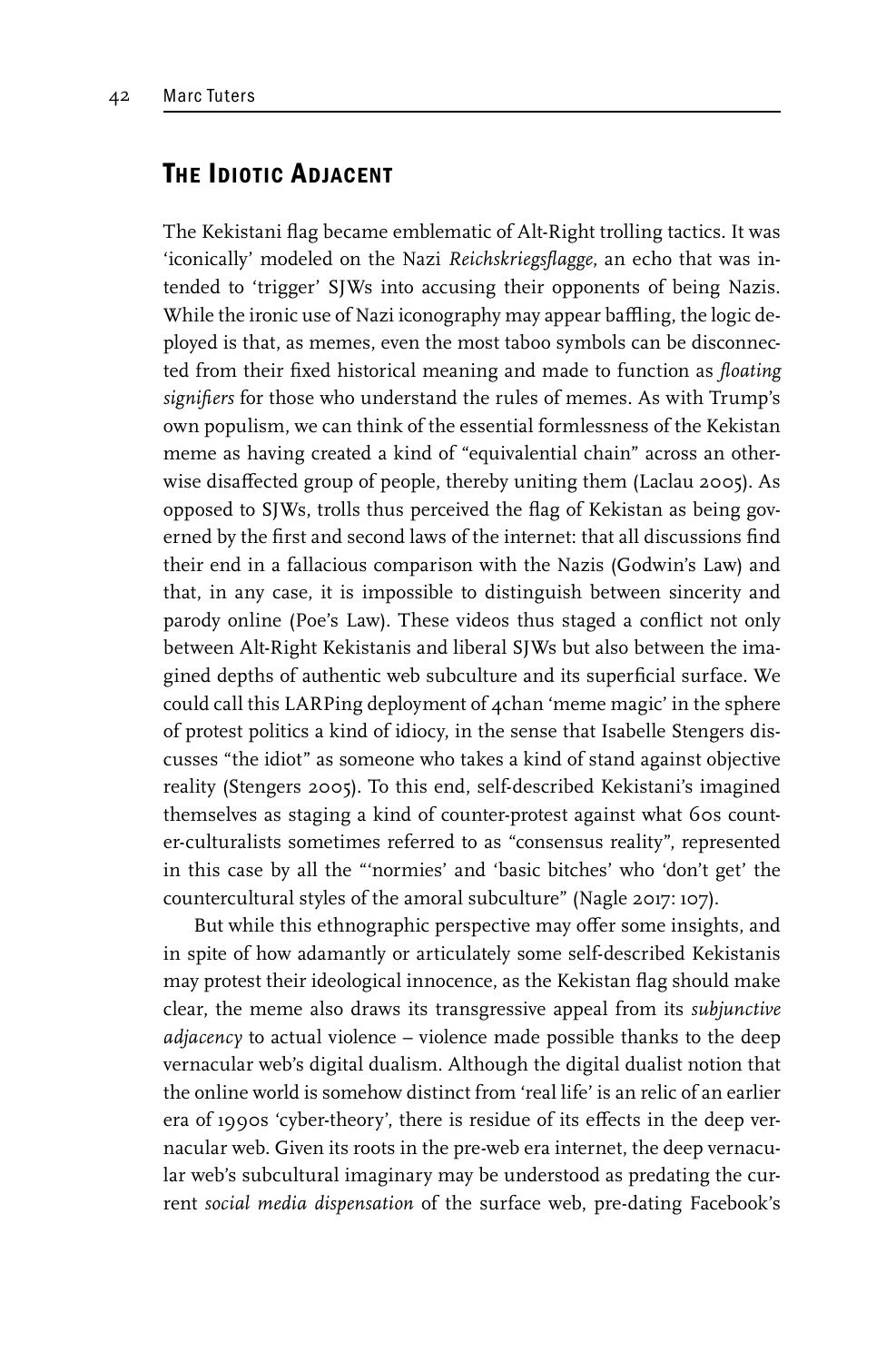global imposition of a "real name policy". As articulated by 90s libertarian media theorists with roots in the 60s counter-cultural movements, the earlier *cyberspace dispensation* promised to be a "new home of Mind", of disembodied avatars exempt from the laws and constraints of the physical world (Barlow 1996). For all of Facebook's hegemony, the frontier ideology of this earlier cyberspace dispensation has continued in the pseudonymous and anonymous cultures of the deep vernacular web, in particular in the thriving parallel reality of online multiplayer gaming.



*Trump supporter in New York 2017 with a Kekistan flag. Photo by Alec Perkins from Hoboken, USA.*<sup>3</sup>

As has been well explored elsewhere (Massanari 2016), the current reactionary populist moment in online culture can be traced back to the convo-

<sup>3</sup> | Source: https://commons.wikimedia.org/wiki/File:Trump\_supporters\_May\_ Day\_2017\_in\_New\_York\_City(34430306665).jpg, CC BY 2.0.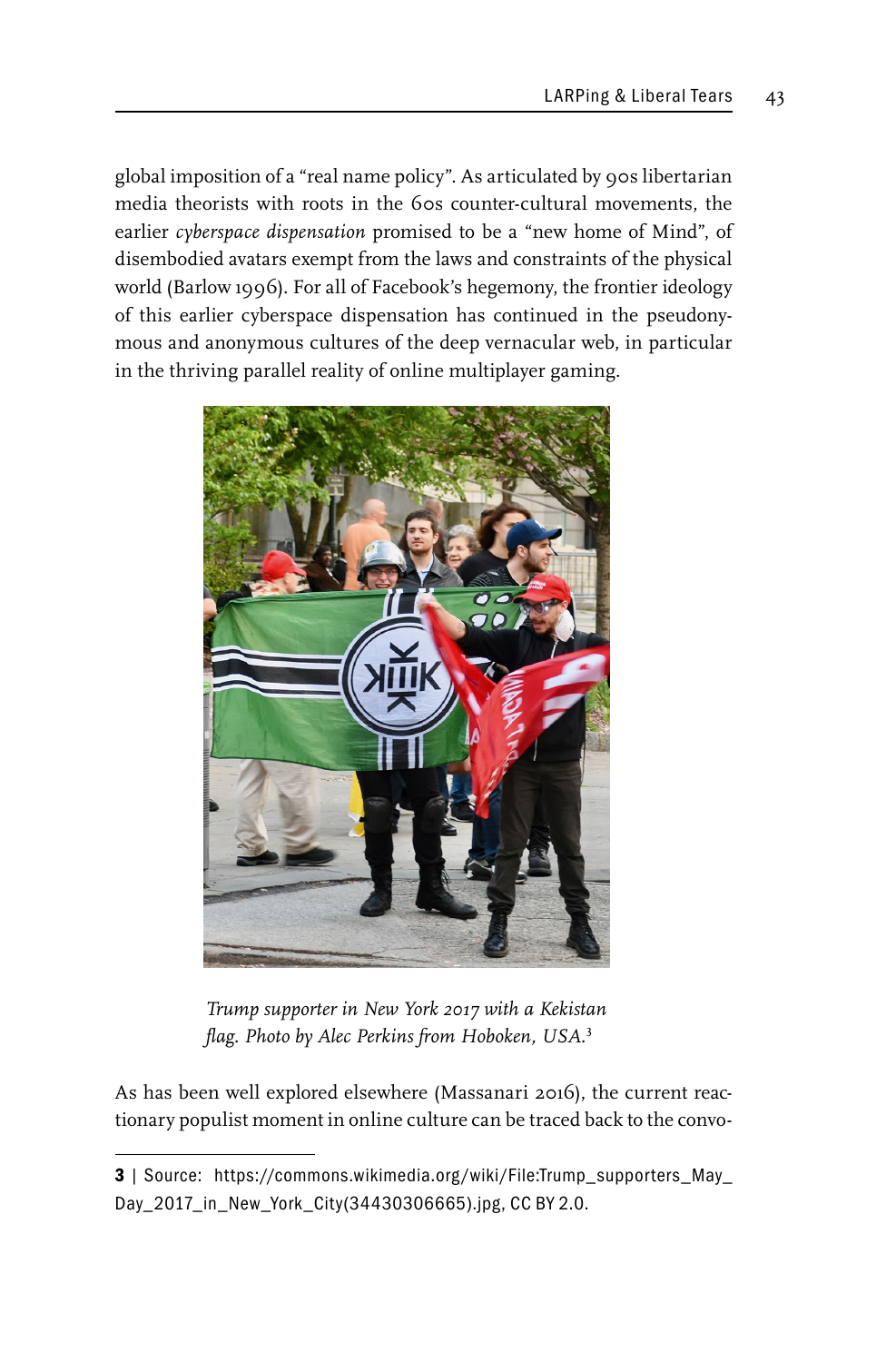luted narrative of "Gamergate", which was essentially an anti-feminist protest movement bewilderingly disguised as a moral outrage against "ethics in game journalism". Gamergate may be understood as having pioneered a new model of right-wing activism centred around a fundamentalist defence of free speech, neo-reactionary and traditionalist notions of identity politics and a series of online harassment tactic referred to as 'brigading'. What is of particular significant for our purposes is how Gamergate served to politicize a cross-section of previously relatively politically unengaged internet users in the service of a cause. (In a rare instance of such censure on an otherwise uncensored platform, discussions of Gamergate were in fact banned from 4chan since they violated its 'causefagging' prohibition.) In apparent violation of *4chan's irony imperative*, Gamergate created true believers. Through a process they referred to as 'red pilling', coverts came to see themselves as part of a collective quasi-religious community. While this awakening had none of the individual piety of prior American religious revivals, it did draw its strength from the Thomist idea of the just war against the infidel, who were in this case the dreaded SJWs. Alongside the globalist and the so-called Cultural Marxist, the figure of the SJW served to unite these online antagonistic communities. While originally derived from the famous psychedelic scene in the 1999 film *The Matrix*, the 'red pill' became a metaphor for revealing and overcoming false ideology through The Dark Enlightenment – a quasi-philosophical movement that may be considered as a precursor to the Alt-Right – which posits the existence of a hegemonic, unconscious consensus between powerful figures within academia and the media who use the concept of "political correctness" as a tool of oppression (see Sandifer 2017). Dark Enlightenment thinkers thus advocated embracing the most extreme elements of trolling as an antidote to, and violent rejection of, insidious attempts at mind-control by these unholy forces. Thus, it is by way of fan culture and conspiracy ideology that we may we come to understand the newfound appeal of reactionary post-digital activism.

#### Dark Fandom

It would be a mistake to claim that the Alt-Right pioneered this relationship to fan culture. American media studies scholarship has for some years sought to study how online fan culture might inform new forms of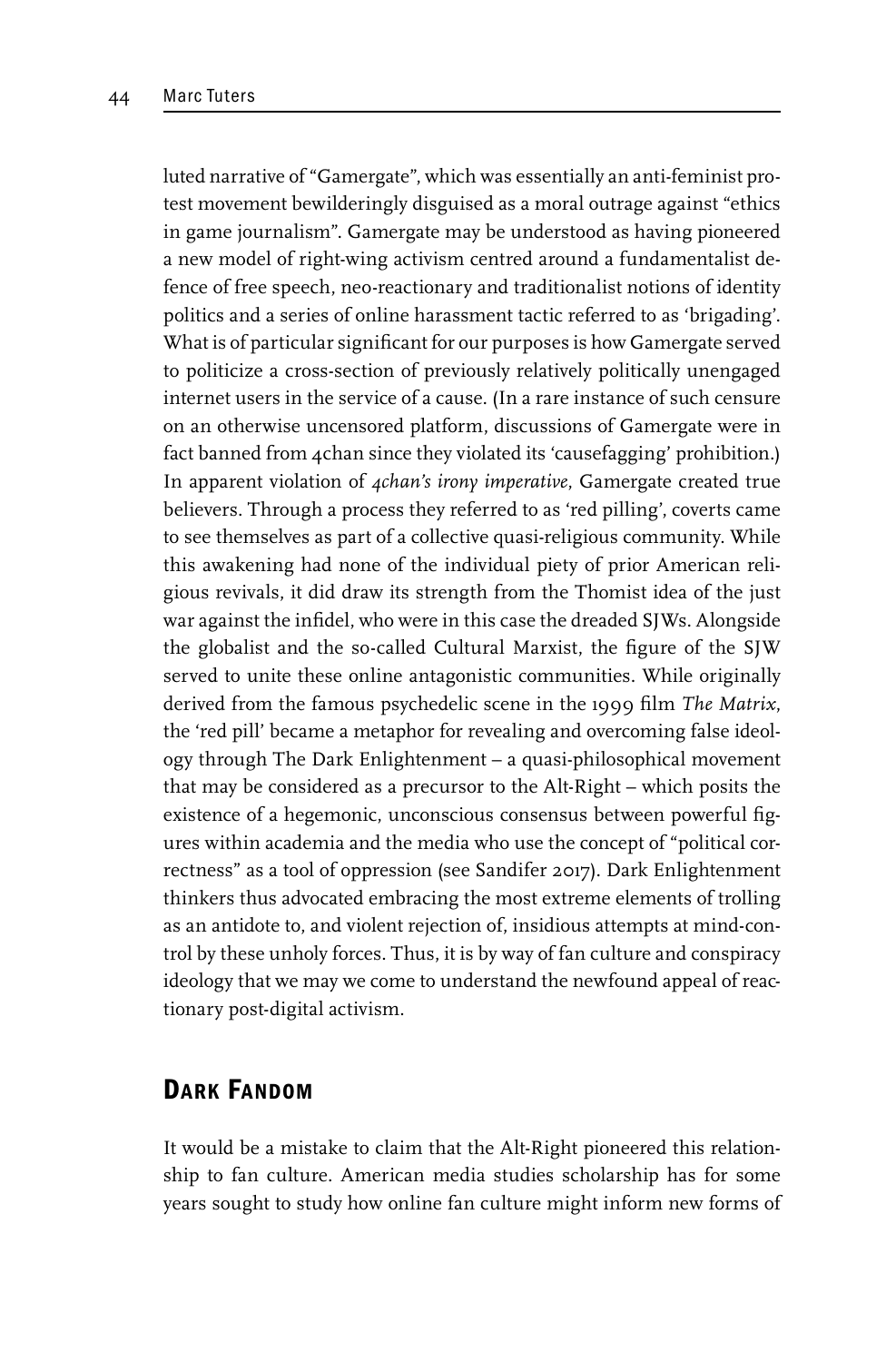liberal protest politics. Building on the celebration the 'agency' of active audiences in 90s cultural studies scholarship, Henry Jenkins argued that fandom represented not only a source of cultural innovation but a new model for citizenship and even activist politics (Jenkins 2006). In contrast to the anti-consumerist culture jamming practices of earlier activists, with their fatalistic and purist vision of commercial culture, Jenkins champions the notion of the empowered consumer: co-creation versus co-optation. In this new model, which has been referred to as "transmedia organizing" (Costanza-Chock 2014), activists thus come to resemble the active audience of fan culture by engaging in the co-creation of world-building leading to narratives or story elements dispersing across multiple delivery channels. We can find striking examples of Jenkins' model on the American progressive left, notably the #MyHungerGames protests in 2014 in which the Twitter hashtag allowed young adult sci-fi fans to show solidarity with low paid service employees (Ashoka 2014). While such progressive examples continue, it would however appear that in the aftermath of Gamergate, and especially since the rise of Trump, the new vanguard has become "toxic fandom" (Parham 2018). Indeed, at a structural level reactionary memes like Kekistan seem more innovative and original than their politically-progressive counterparts: As instances of world-building they can be understood as the autopoetic creations of the deep vernacular web.

The argument developed above is that the deep vernacular web, long the source of memetic innovation, has recently become a staging ground and recruitment center for the new-right. In contrast, however, to the post-critical argument (so forcefully articled by Henry Jenkins), it would appear that what makes the new-right so appealing to so many in these subcultures is how this ideology seems to offer a critique of the dominant hegemonic system which they perceive as threatening their enjoyment (Lovink/Tuters 2018). Whatever we call them, these online antagonistic communities appear to be here to stay. Part of the reason for this is indeed their capacity to world-build by drawing from the abundant 'lore' of gamer culture. Although equally significant is the *schadenfreude* of triggering SJW. These innovations come together in the deployment of 'meme magic' in the sphere of protest politics. However idiotic such protest-LARPing may appear to 'normies', those who consider themselves to be 'in on the joke' may perceive their actions to be a kind of avant-garde activism, which aims to disrupt 'consensus reality'. We may even consider the former in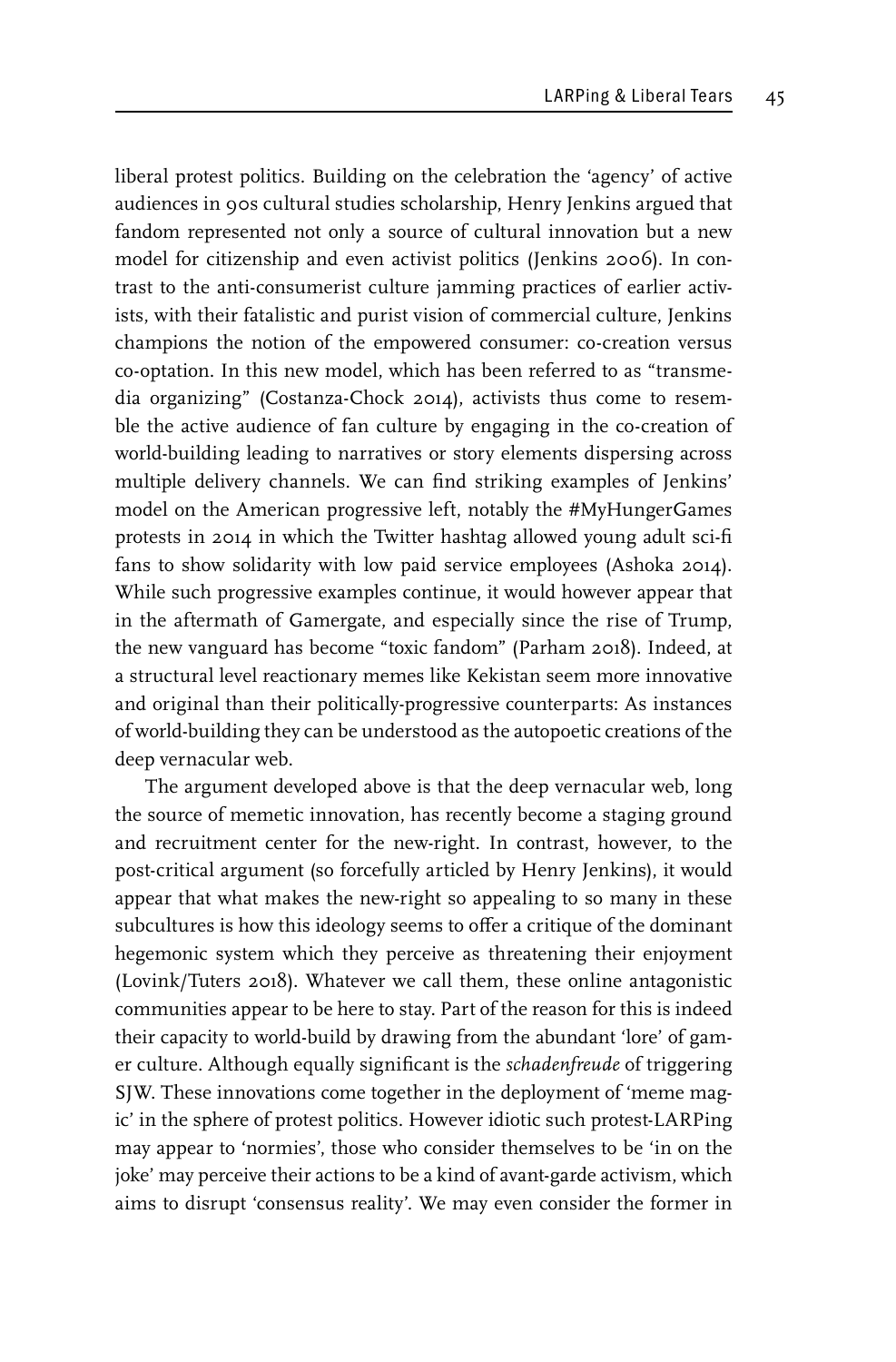terms of an anarchistic protest against what Jacques Rancière (2004) refers to as the dominant "partition of the sensible," according to which aesthetic conventions are used to disguise the essentially arbitrary nature of political domination. Insofar as protest-LARPing does not exhibit an accompanying "desire to engage in reasoned discourse", by this same measure one may say that it fails to meet the normative standard of a genuinely activist "disruption effect" (Rancière cited in Bennett 2009: 109).

In spite of all the ironic posturing, what we should not overlook is the extent to which these communities also represent the concerns of those who perceive their identities as under threat. Given the demographic make-up of the culture of 4chan and of 'hard core' computer gamers, this political movement has appeared as a backlash spurred by an aggrieved 'silent majority'. While one may not necessarily sympathize with the substance of these grievances, in terms of political strategy it would be an oversight to dismiss them out of hand. Given the degree of their entrenchment in the broader political discourse, it is not obvious how to respond to this situation. In a simplification of Gramscian meta-politics, the New-Right in both Europe and America would have us believe that "politics is downstream from culture" (Griffin 2000; Meyers 2011). While these online antagonistic communities appear to have occupied the high ground in the current online culture war – figuratively speaking of course – it has also been argued that "this supposed new and revolutionary countercultural influence hasn't produced any original cultural artefacts of note beyond a few frog memes" (Wendling 2018). If, as the red pill metaphor would seem to suggest, there is a deep desire on the part of many to see beneath the ideological superstructure, then the left can gain advantage by shifting the theatre of conflict from half-baked pop culture to the conventional political sphere and issues like economics and social justice. On that terrain, we might say *the left still has all the best memes*.

#### **REFERENCES**

Ashoka (2014): "Hunger Games Salute Used by Black Friday Protesters Fighting for Higher Wages", 5 December 2014 (https://www.forbes.com/ sites/ashoka/2014/12/05/hunger-games-salute-used-by-black-friday-pro testers-fighting-for-higher-wages/#6b953b1a712e).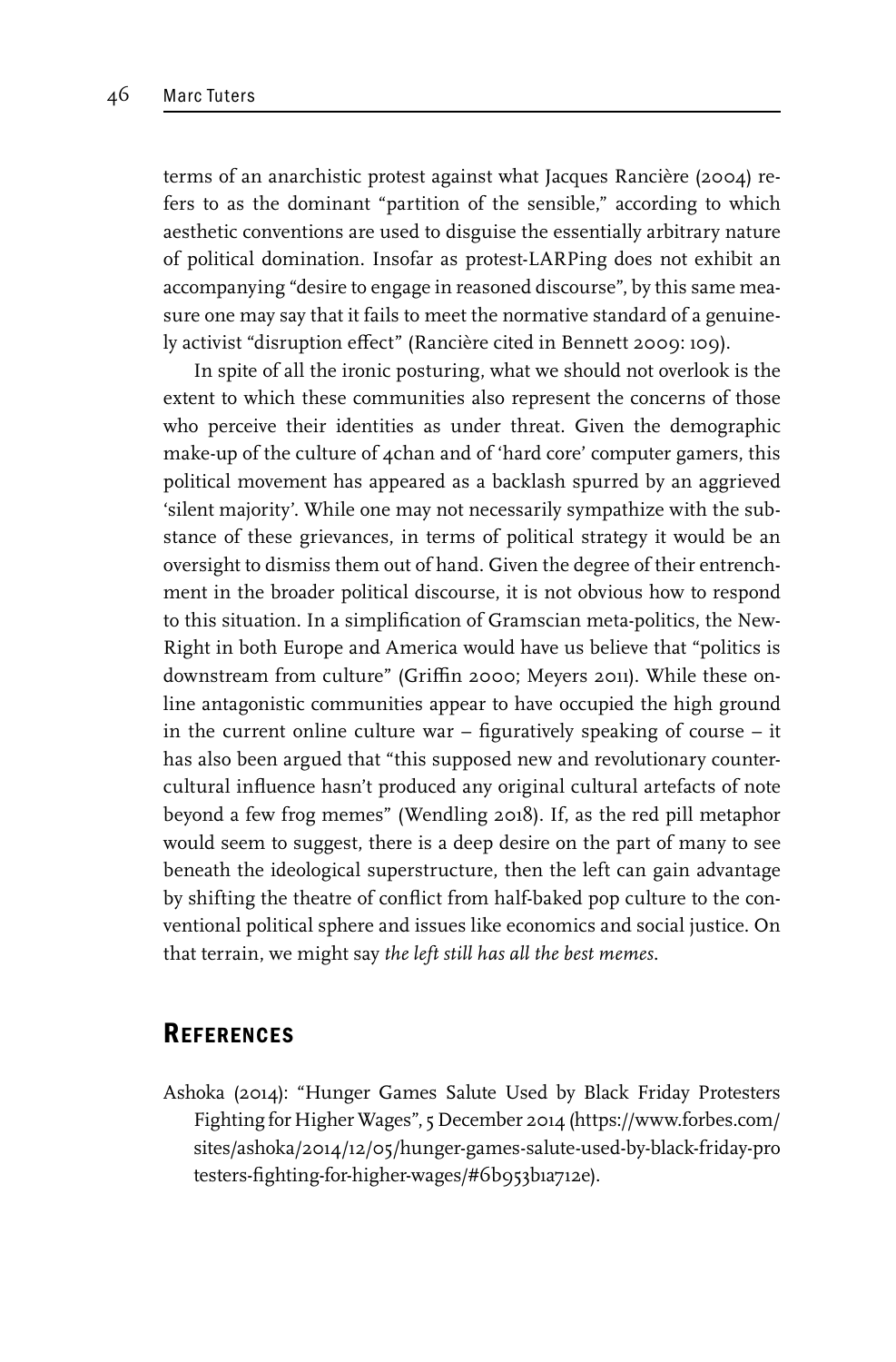- Barlow, John P. (1996): "A Declaration of the Independence of Cyberspace", 8 February 1996 (https://projects.eff.org/~barlow/Declaration-Final. html).
- Bennett, Jane (2009): Vibrant Matter: A Political Ecology of Things, Durham and London: Duke University Press.
- Costanza-Chock, Sasha (2014): Out of the Shadows, Into the Streets! Transmedia Organizing and the Immigrant Rights Movement, Cambridge: MIT Press.
- de Keulenaar, Emillie V. (2018): "The Rise and Fall of Kekistan: a Story of Idiomatic Animus as Told Through Youtube's Related Videos", 6 April 2018 (https://oilab.eu/the-rise-and-fall-of-kekistan-a-story-of-idiomaticanimus-as-told-through-the-youtube-recommender-system/).
- Griffin, Roger (2000): "Interregnum or Endgame? the Radical Right in the 'Post-Fascist' Era." In: Journal of Political Ideologies 5/2, pp. 163–178.
- Heikkilä, Niko (2017): "Online Antagonism of the Alt-Right in the 2016 Election." In: European Journal of American Studies 12/2, pp. 1–23.
- Jenkins, Henry (2006): Convergence Culture: Where Old and New Media Collide, New York: NYU Press.
- Lachman, Gary (2018): Dark Star Rising: Magick and Power in the Age of Trump, New York: Tarcher Perigee.
- Laclau, Ernesto (2005): On Populist Reason, London: Verso.
- Lovink, Geert/Tuters, Marc (2018): "Memes and the Reactionary Totemism of the Theft of Joy", 12 August 2018 (https://non.copyriot.com/ memes-and-the-reactionary-totemism-of-the-theft-of-joy/).
- Marwick, Alice/Lewis, Rebecca (2017): "Media Manipulation and Disinformation Online," 15 May 2017 (https://datasociety.net/pubs/oh/ DataAndSociety\_MediaManipulationAndDisinformationOnline.pdf).
- Massanari, Adrienne (2016): "#Gamergate and the Fappening: How Reddit's Algorithm, Governance, and Culture Support Toxic Technocultures." In: New Media & Society 19/3, pp. 329–346.
- Meyers, Lawrence (2011): "Politics Really Is Downstream From Culture Breitbart", 22 August 2011 (http://www.breitbart.com/big-hollywood/ 2011/08/22/politics-really-is-downstream-from-culture/).
- Mulhall, Joe/Lawrence, David/Murdoch, Simon/Simmonds, Abigail (2018): The International Alternative Right, London: Hope Not Hate.
- Nagle, Angela (2017): Kill All Normies. The Online Culture Wars from Tumblr and 4chan to the Alt-Right and Trump, Winchester and Washington: Zero Books.